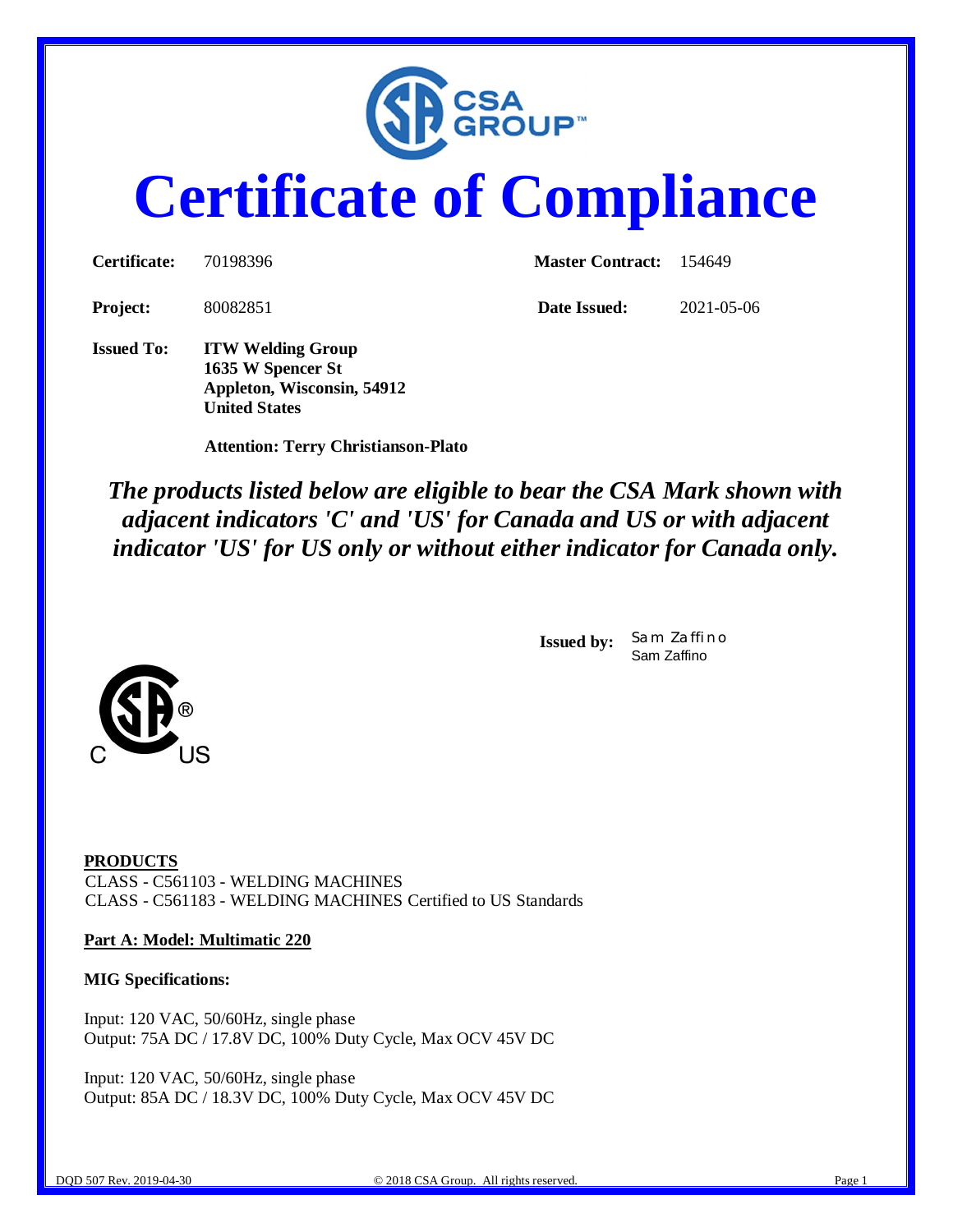

**Certificate:** 70198396 **Project:** 80082851

**Master Contract:** 154649 **Date Issued: 2021-05-06**

Input: 120 VAC, 50/60Hz, single phase Output: 105A DC / 19.2V DC, 60% Duty Cycle, Max OCV 45V DC

Input: 120 VAC, 50/60Hz, single phase Output: 110A DC / 19.5V DC, 40% Duty Cycle, Max OCV 45V DC

Input: 208 / 240 VAC, 50/60Hz, single phase Output: 110A DC / 19.5V DC, 100% Duty Cycle, Max OCV 45V DC

Input: 208 /240 VAC, 50/60Hz, single phase Output: 145A DC / 21.3V DC, 60% Duty Cycle, Max OCV 45V DC

Input: 208 / 240 VAC, 50/60Hz, single phase Output: 230A DC / 25.5V DC, 15% Duty Cycle, Max OCV 45V DC

### **STICK Specifications:**

Input: 120 VAC, 50/60Hz, single phase Output: 60A DC / 22.4V DC, 100% Duty Cycle, Max OCV 46V DC

Input: 120 VAC, 50/60Hz, single phase Output: 70A DC / 22.8V DC, 100% Duty Cycle, Max OCV 46V DC

Input: 120 VAC, 50/60Hz, single phase Output: 85A DC / 23.4V DC, 60% Duty Cycle, Max OCV 46V DC

Input: 120 VAC, 50/60Hz, single phase Output: 90A DC / 23.6V DC, 40% Duty Cycle, Max OCV 46V DC

Input: 208 / 240 VAC, 50/60Hz, single phase Output: 110A DC / 24.4V DC, 100% Duty Cycle, Max OCV 46V DC

Input: 208 / 240 VAC, 50/60Hz, single phase Output: 130A DC / 25.2V DC, 60% Duty Cycle, Max OCV 46V DC

Input: 208 / 240 VAC, 50/60Hz, single phase Output: 200A DC / 28.4V DC, 15% Duty Cycle, Max OCV 46V DC

### **TIG Specifications:**

Input: 120 VAC, 50/60Hz, single phase Output: 90A AC/DC 13.6V AC/DC, 100% Duty Cycle, Max OCV 46 VDC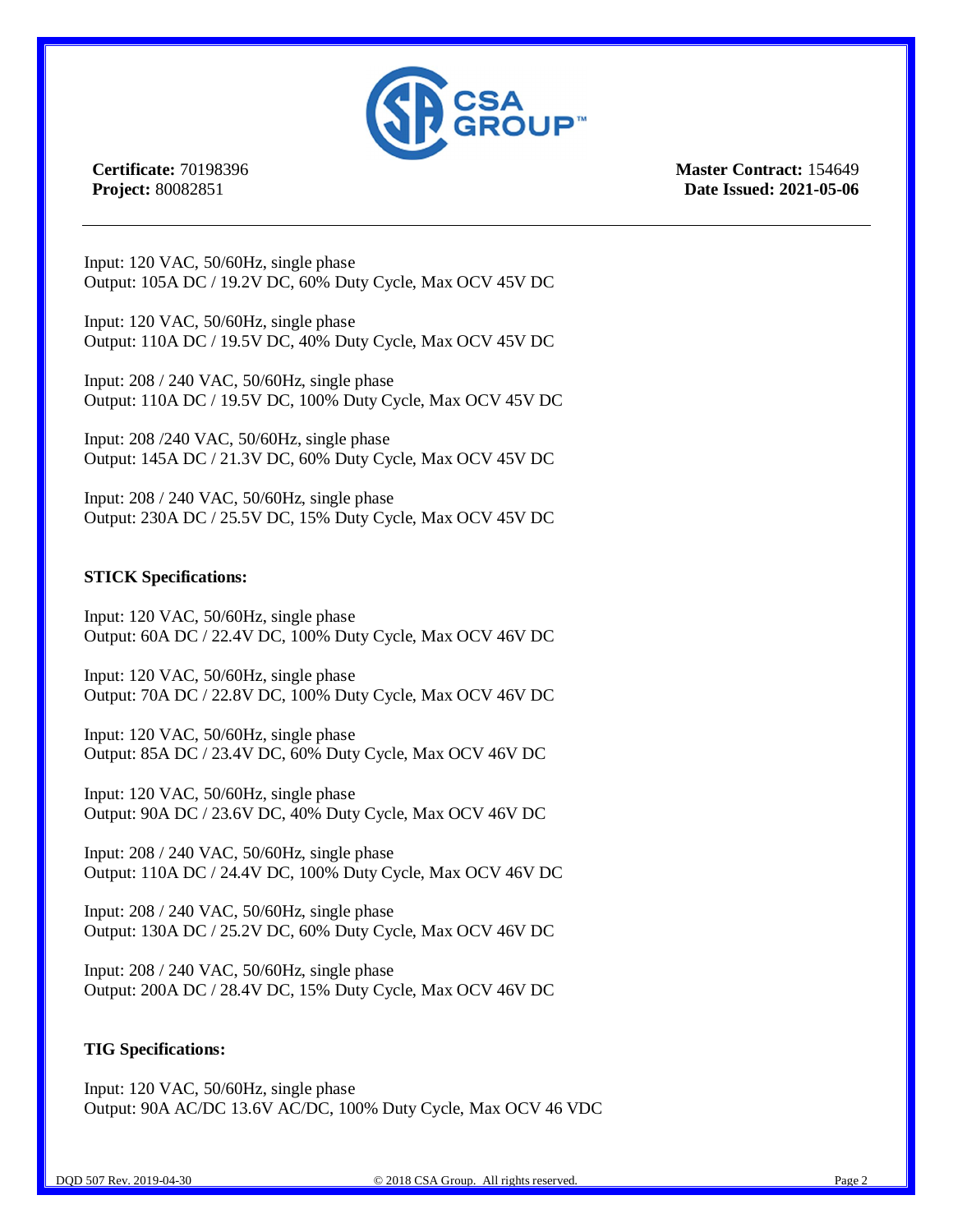

**Certificate:** 70198396 **Project:** 80082851

**Master Contract:** 154649 **Date Issued: 2021-05-06**

Input: 120 VAC, 50/60Hz, single phase Output: 105A AC/DC / 14.2V, AC/DC, 100% Duty Cycle, Max OCV 46 VDC

Input: 120 VAC, 50/60Hz, single phase Output: 120A AC/DC / 14.8V AC/DC, 60% Duty Cycle, Max OCV 46 VDC

Input: 120 VAC, 50/60Hz, single phase Output: 140A AC/DC / 15.6V AC/DC, 30% Duty Cycle, Max OCV 46 VDC

Input: 208 / 240 VAC, 50/60Hz, single phase Output: 120A AC/DC / 14.8V AC/DC, 100% Duty Cycle, Max OCV 46 VDC

Input: 208 / 240 VAC, 50/60Hz, single phase Output: 130A AC/DC / 15.2V AC/DC, 60% Duty Cycle, Max OCV 46 VDC

Input: 208 / 240 VAC, 50/60Hz, single phase Output: 210A AC/DC / 18.4V AC/DC, 20% Duty Cycle, Max OCV 46 VDC

### **Input Current Specifications:**

U<sub>1</sub>: 240 VAC, I<sub>1max</sub>: 32 A, I<sub>ieff</sub>: 15 A  $U_1$ : 208 VAC,  $I_{1max}$ : 38 A,  $I_{\text{ieff}}$ : 17 A U<sub>1</sub>: 120 VAC, 20 A, I<sub>1max</sub>: 26 A, I<sub>ieff</sub>: 18 A U<sub>1</sub>: 120 VAC, 15A, I<sub>1max</sub>: 15 A, I<sub>ieff</sub>: 15 A

### **APPLICABLE REQUIREMENTS**

| CSA C22.2 No. 60974-1 | - Arc Welding Equipment; Part 1: Welding Power Source. |
|-----------------------|--------------------------------------------------------|
| ANSI/IEC 60974-1      | - Arc Welding Equipment; Part 1: Welding Power Source  |